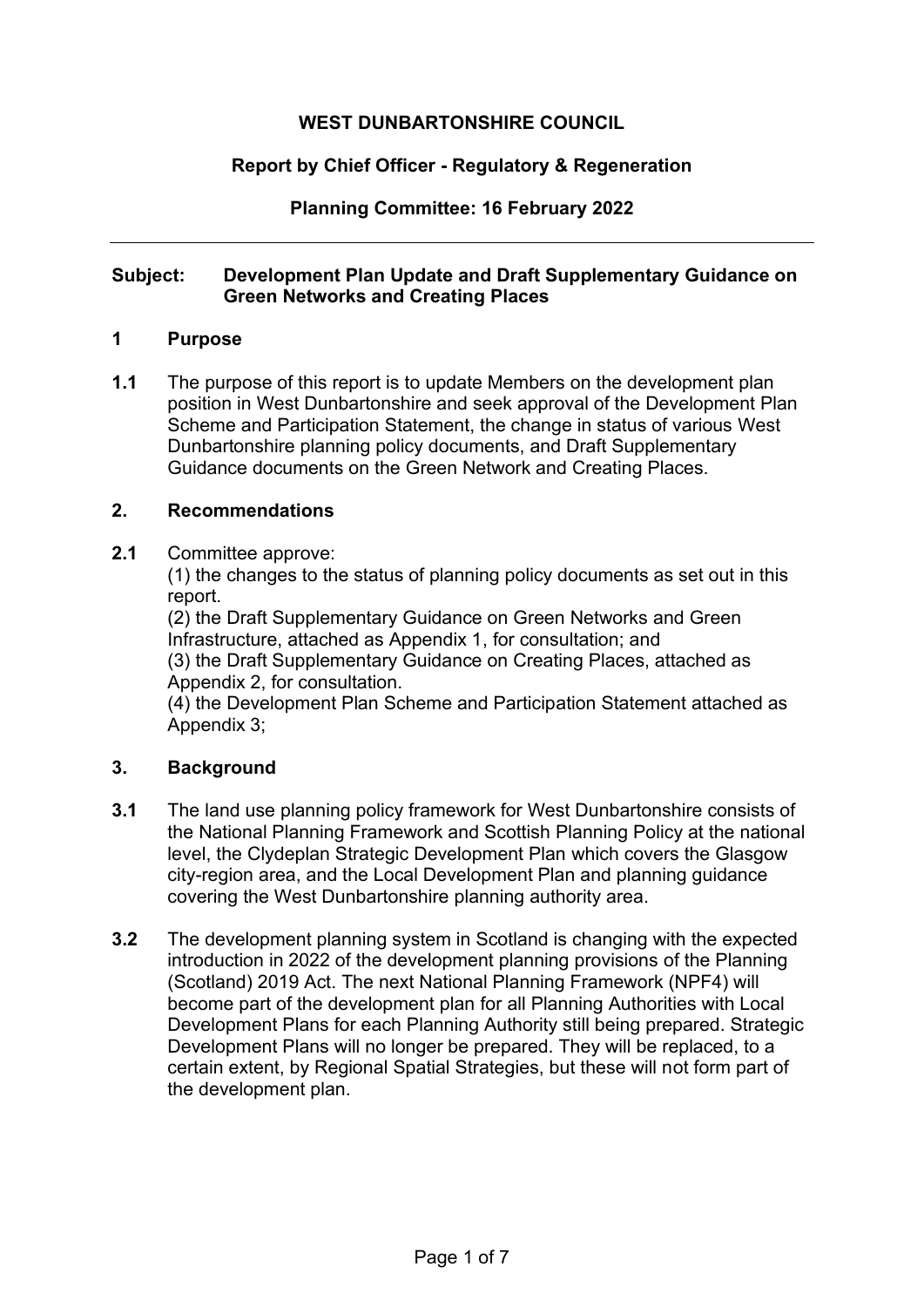# **4. Main Issues**

## National Planning Framework and Scottish Planning Policy

**4.1** The current National Planning Framework (NPF3) and Scottish Planning Policy document were published in June 2014. The Draft Fourth National Planning Framework (NPF4) was laid before the Scottish Parliament and published for public consultation on 10 November 2021. Under the Planning (Scotland) Act 2019, NPF4, once approved, will become part of the development plan for all planning authorities in Scotland. It will also incorporate Scottish Planning Policy within it. Officers are preparing a response to the Draft NPF4 and this will be brought to the March Planning Committee for consideration.

## Clydeplan and Regional Spatial Strategies

**4.2** The Clydeplan was approved in July 2017 and forms part of the development plan for the West Dunbartonshire Council planning authority area (i.e. excluding that part covered by the National Park Authority). Under the Planning (Scotland) Act 2019, once NPF4 is approved, the Clydeplan Strategic Development Plan will be superseded, and the requirement to prepare Strategic Development Plans is repealed. In place of Strategic Development Plans, planning authorities are to prepare Regional Spatial Strategies. These will not form part of the development plan, but planning authorities are to have regard to Regional Spatial Strategies when preparing Local Development Plans. The current intention is for the Glasgow City Region authorities to collectively prepare a Regional Spatial Strategy. Scottish Government guidance in relation to Regional Spatial Strategies is awaited. An Indicative Regional Spatial Strategy was prepared and submitted to the Scottish Government to help inform the NPF4 preparation process.

#### Local Development Plan

- **4.3** The current adopted Local Development Plan for the West Dunbartonshire Council planning authority area is the West Dunbartonshire Local Plan 2010. Although dated, it remains part of the statutory development plan for the West Dunbartonshire planning authority area, and is still relevant for decisionmaking purposes.
- **4.4** On 27 April 2016, the Planning Committee took a final decision not to accept the Local Development Plan (LDP1) Examination Report recommended modification in respect of including the Duntiglennan Fields site in Clydebank as a housing development opportunity, and therefore, as a result of the Scottish Ministers' Direction, that Local Development Plan has remained unadopted. To date, LDP1 has been considered as a material consideration in the determination of planning applications, albeit with less weight given to it as the second Local Development Plan (LDP2) was progressed through the preparation stages. As LDP2 has reached a similar stage in the preparation process i.e. the Examination Report recommended modifications have been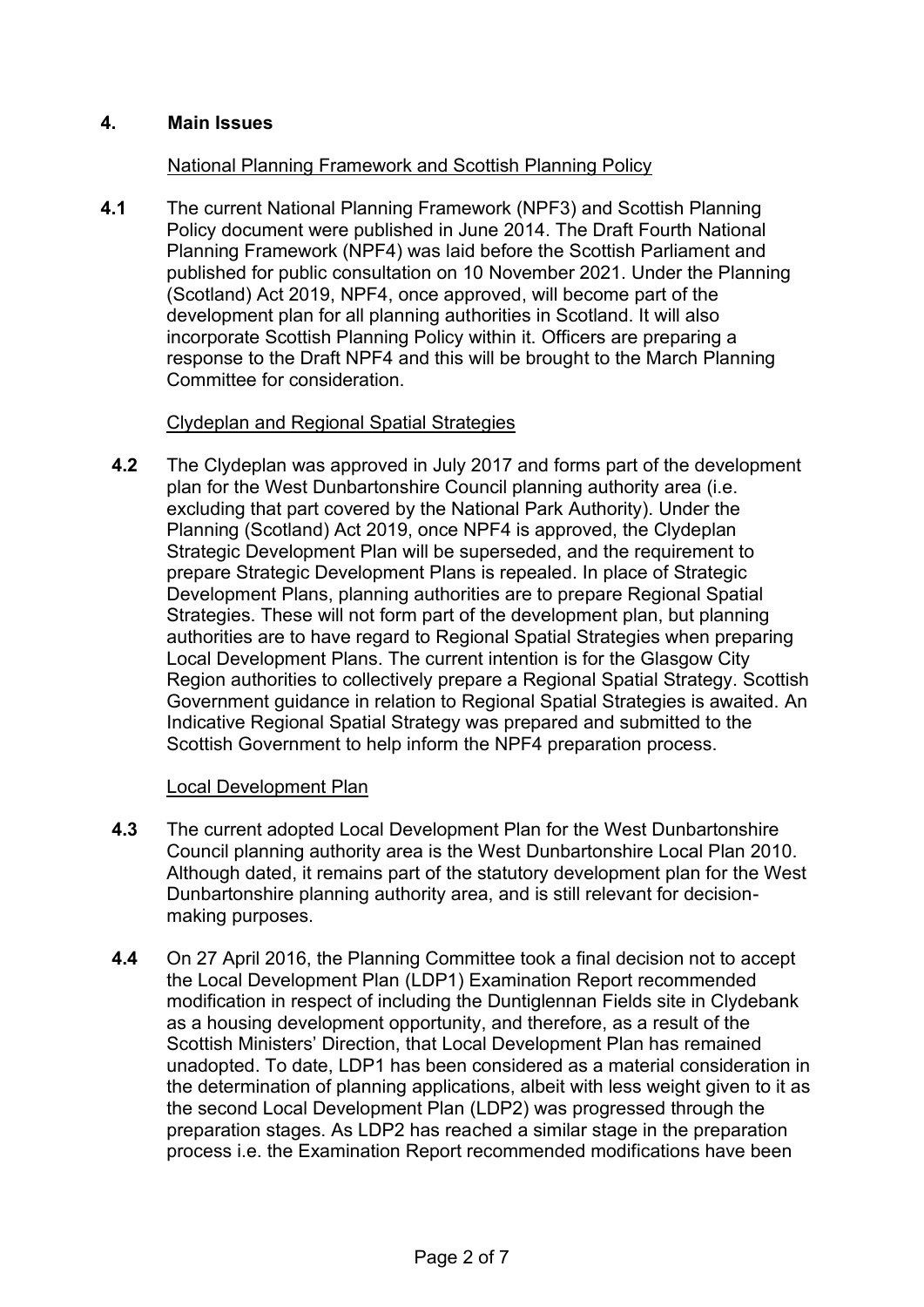received and a Direction in relation to these has been received from the Scottish Ministers, it is now considered appropriate that reference to LDP1 is no longer required in the Development Management decision-making process.

- **4.5** On 19 August 2020, following receipt of the Examination Report, the Committee agreed to adopt the second West Dunbartonshire Local Development Plan (LDP2), incorporating all of the recommended modifications set out in the Examination Report. Following submission of notice of the Council's intention to adopt the Plan to the Scottish Ministers, a Direction was received requiring changes be made to the Plan's 'Delivering Homes' chapter prior to it being adopted. The Council has received legal advice that making these changes could make the adoption of LDP2 subject to legal challenge. Officers are continuing to consider this matter. In the meantime, the Proposed Local Development Plan incorporating the recommended modifications of the Examination Report, as agreed at the 19 August 2020 Planning Committee is a material consideration in the determination of planning applications. The Scottish Ministers Direction is also a material consideration in the determination of relevant planning applications.
- **4.6** The Scottish Government has recently published draft Regulations and Guidance relating to the preparation of new style Local Development Plans under the Planning (Scotland) Act 2019. The Council's next Local Development Plan (LDP3) will be prepared in accordance with these, with the timetable for this related to the final decision on how to progress LDP2, the approval of NPF4, the preparation of the Regional Spatial Strategy, and the publication of the finalised aforementioned Regulations and Guidance.

#### Planning Guidance

- **4.7** Under the Planning (Scotland) Act 2006, guidance referred to in the Local Development Plan could be prepared as statutory Supplementary Guidance, and if so, would form part of the Development Plan once adopted. This will no longer be the case under the Planning (Scotland) Act 2019 i.e. guidance can still be prepared but will not form part of the statutory development plan. Transitionary arrangements allow for guidance associated with Local Development Plans prepared under the 2006 Act (e.g. LDP2) to continue to form part of the development plan. Going forward, and until the preparation of LDP3, the Council may have a mix of Supplementary Guidance that will form part of the Development Plan and Planning Guidance which won't. The weight to be given to non-statutory Planning Guidance will be determined by the decision maker (i.e. the Planning Authority, or in the case of appeals or callins, the Directorate for Planning and Environmental Appeals or the Scottish Ministers).
- **4.8** The Council has a number of existing planning guidance documents. Some of these are associated with LDP1, and with that document ceasing to be a material consideration, it is considered appropriate to clarify the status of these and other planning guidance documents, some of which are dated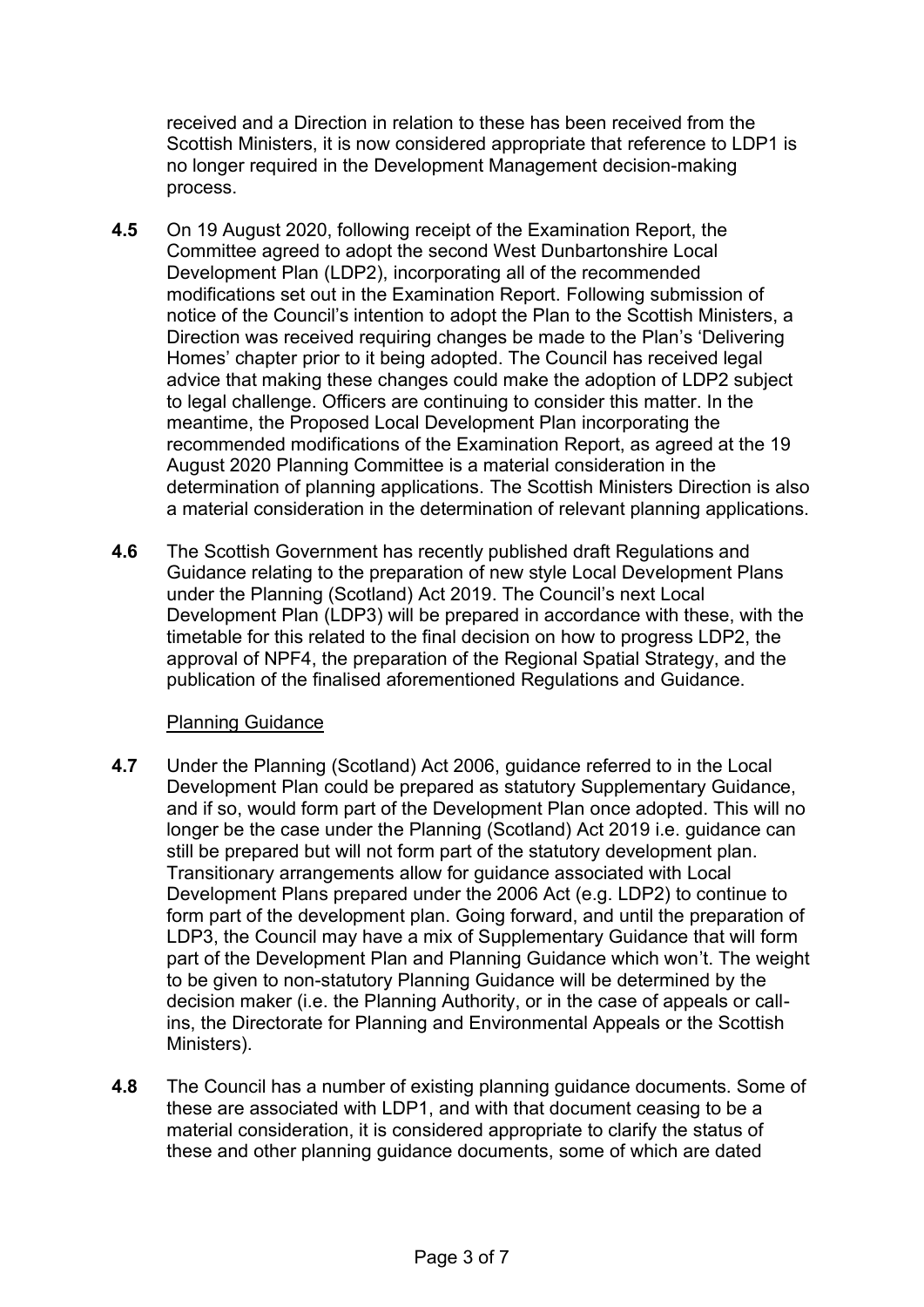and/or have been superseded.

- **4.9** Planning Guidance associated with LDP1 there are three documents with this status. The following changes to their status is proposed through this report:
	- Our Green Network (2015) this becomes Planning Guidance and will be superseded by the Green Network and Green Infrastructure Supplementary Guidance referred to in paragraph 4.14, once that guidance is approved.
	- Renewable Energy (2016) this becomes Planning Guidance. Updated guidance, associated with LDP2, is to be prepared.
	- Residential Development: Principles for Good Design (2014) this becomes Planning Guidance and will be superseded by the Creating Places Supplementary Guidance referred to in paragraph 4.13, once that guidance is approved.
- **4.10** Planning Guidance the following documents currently have the status of Planning Guidance and are not associated with any specific Local Development Plan. Some are considered to no longer be relevant and should cease to be considered Planning Guidance as set out below:
	- Alexandria Town Centre Masterplan (2008) this has been superseded by the 2021 Alexandria Masterplan and should no longer be considered as Planning Guidance in decision-making, but remains a useful reference document.
	- Clydebank Business Park Planning Guidance still relevant
	- Clydebank Design Guidelines (Page and Park) (2003) this document is now approaching 20 years old and has been superseded in parts e.g. by the Queen's Quay Design Codes. It should no longer be considered Planning Guidance in decision-making, but remains a useful reference document.
	- Commuted Payments for Parking (2015) still relevant
	- Dumbarton Waterfront Path Planning Guidance (2017) an updated version of this Guidance will be brought to the Committee at a later date, with the 2017 version remaining in use until then.
	- Frontiers of the Roman Empire (Antonine Wall) World Heritage Site (2011) – still relevant
	- Pay Day Lending & Betting Shops (2016) still relevant
	- Queens Quay Design Codes (2020) still relevant
- **4.11** The Clydebank Town Centre Development Framework is proposed as Planning Guidance through a separate report to this Committee.

 Draft Green Network and Green Infrastructure Supplementary Guidance Draft Creating Places Supplementary Guidance

**4.12** Draft Supplementary Guidance on the Green Network and Green Infrastructure and on Creating Places are attached for approval at Appendix 1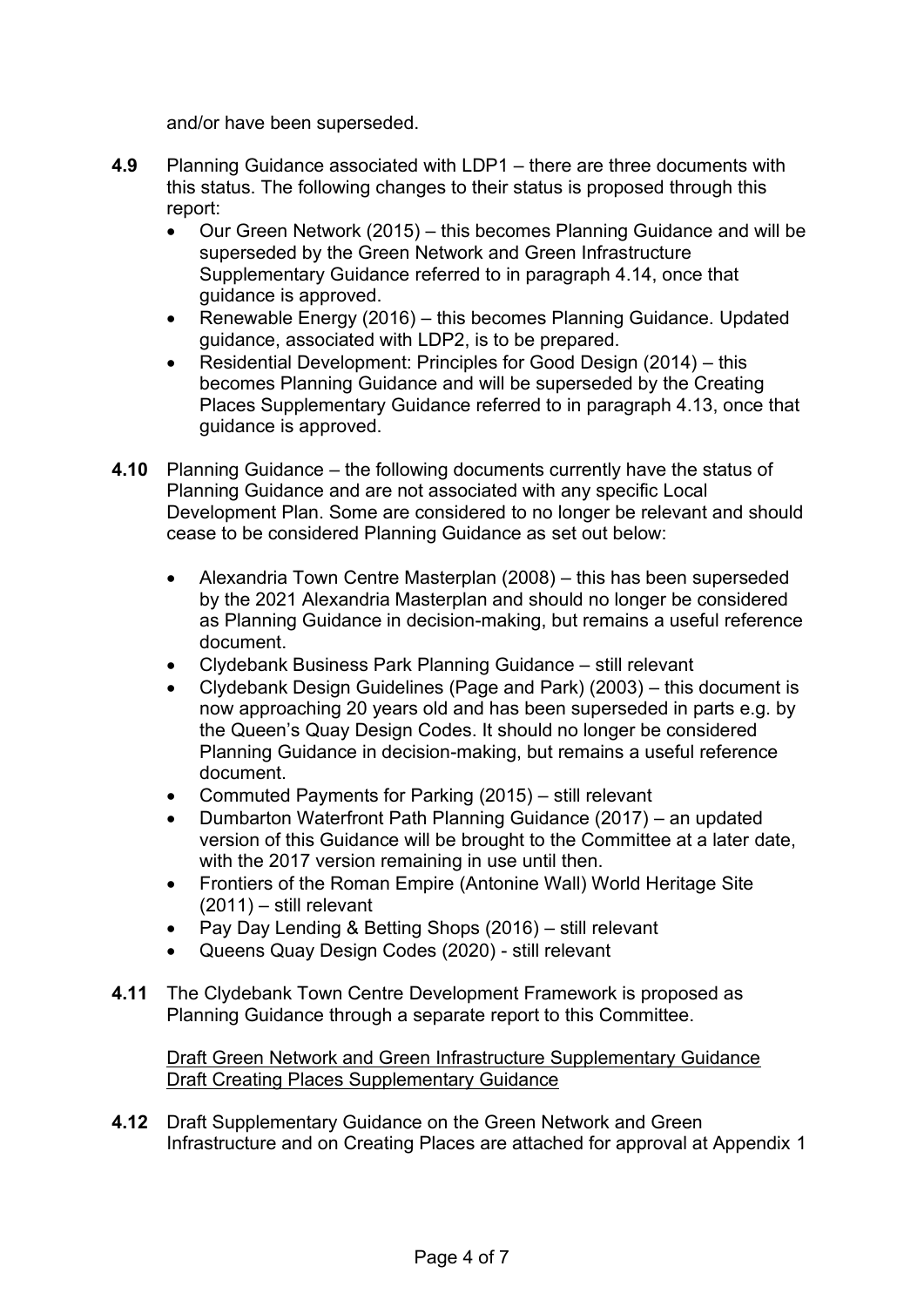& 2 respectively. This is Supplementary Guidance associated with LDP2, and on adoption will become part of the Local Development Plan.

- **4.13** The Green Network/Green Infrastructure Guidance sets out the policy principles and requirements for green infrastructure to be delivered within or associated with new development, and how this will link into West Dunbartonshire's green network. The guidance provides a toolkit for developers, planners and other stakeholders to ensure high quality green infrastructure and open space is designed into new developments, as part of a sustainable approach to making places. The guidance also details when and how developer contributions towards greenspace enhancements will be collected and monitored, and how these funds will be used to deliver greenspace projects.
- **4.14** The Creating Places guidance supports the Creating Places Policies of LDP2. It details the process for successful placemaking including the support that the Council will provide through its Pre-Application Service and Place & Design Panel. The guidance uses examples to highlight how a well-considered design led approach can contribute to successful and sustainable places. Using examples, many of which are from developments in West Dunbartonshire, the guidance supports innovative and creative design without being prescriptive about architectural styles and details.
- **4.15** The guidance documents will be published for a minimum 6-week consultation period, the outcome of which, and any subsequent proposed changes to the guidance, will be reported to Committee.

# Development Plan Scheme and Participation Statement

- **4.16** The Council is required to prepare a Development Plan Scheme and Participation Statement on an annual basis. The Development Plan Scheme sets out the planning authority's programme for preparing and reviewing development plans and the Participation Statement sets out when, how and with whom consultation on preparing the local development plan will take place.
- **4.17** The Council's Development Plan Scheme and Participation Statement for 2021 is attached at Appendix 3 for approval. Its publication has been delayed owing to uncertainty over the development plan process, including a delay in the publication of regulations and guidance regarding the new development planning system, and staff changes. The updated status of Planning Guidance set out in this report is reflected in the document. Owing to the advanced stage of LDP2, there is limited participation still to happen, just notification to interested parties when the Plan is adopted. The Development Plan Scheme does not set out a timetable and participation approach for the next Local Development Plan (LDP3) as the final Regulations and Guidance for preparing the next Plan are awaited. A timetable for LDP3 will feature in the 2022 Development Plan Scheme and Participation Statement, which will be brought to Committee for approval later in the year.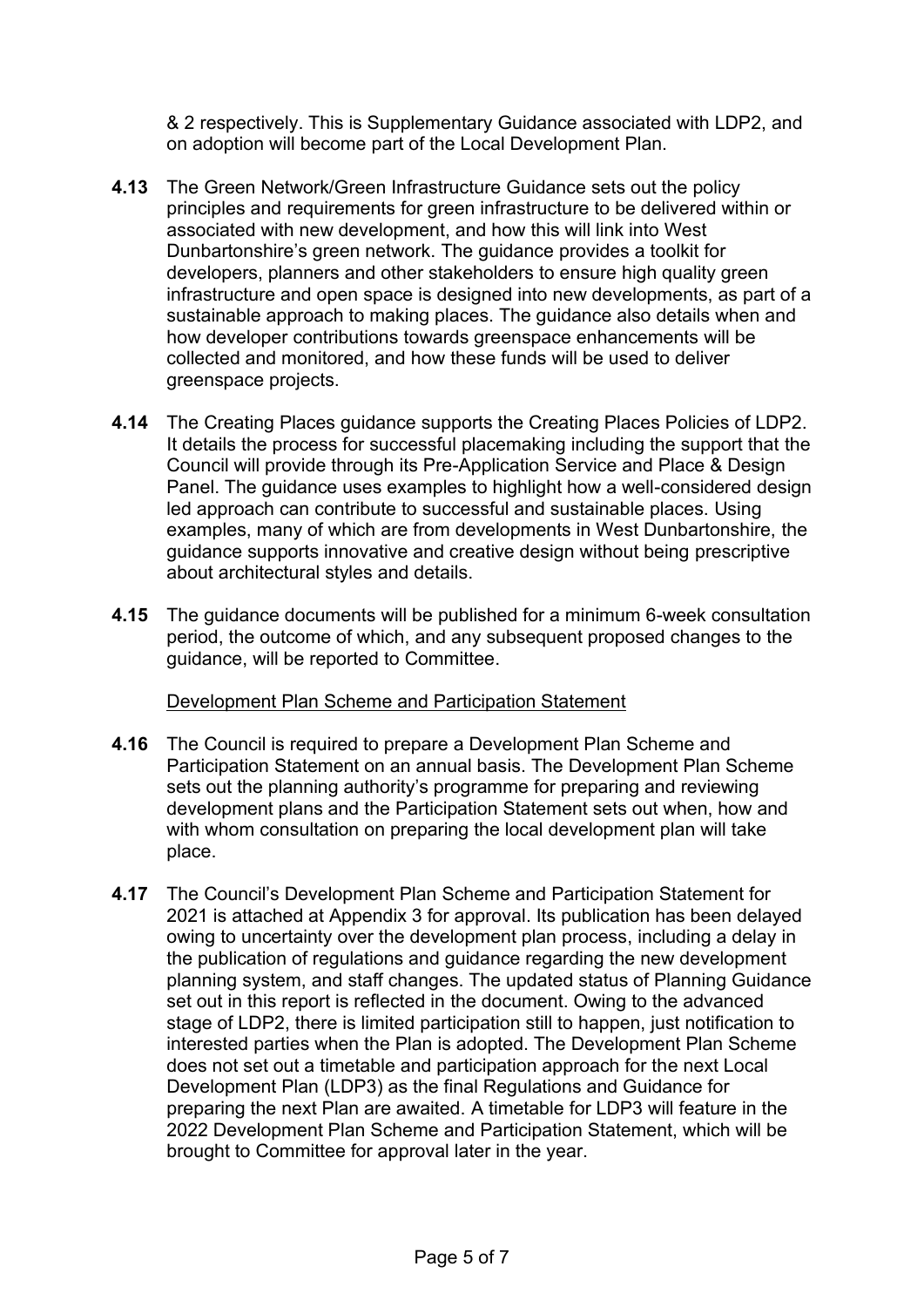## **5. People Implications**

**5.1** There are no people implications associated with this report.

## **6. Financial & Procurement Implications**

**6.1** The draft Green Network and Green Infrastructure Supplementary Guidance sets out the circumstances in which the Council will seek developer contributions from new developments to green network/infrastructure enhancements. An annual report will be prepared for Committee detailing contributions received and how these have been used.

# **7. Risk Analysis**

7.1 Maintaining an up-to-date development plan and planning guidance will help the Council to achieve the right type of development in the right place.

# **8. Equalities Impact Assessment**

- **8.1** Assessments have been prepared for the draft Supplementary Guidance referred to in paragraph 4.12 and are included in Appendices 1 and 2.
- **8.2** The Creating Places Supplementary Guidance has a wide range of potential positive impacts both in the consultation phase, as an opportunity for community empowerment and engaging with under-represented groups, as well as in its implementation, in terms of the eventual final shape of places; no groups with the protected characteristics are disadvantaged by these impacts. No negative impacts are identified.
- **8.3** The policy has a wide range of potential positive impacts both in the consultation phase as an opportunity for community empowerment and engaging with under-represented groups, and in the delivery and design of greenspaces, playparks, and green networks/infrastructure which enhance connections between places; no groups with the protected characteristics are disadvantaged by these impacts. No negative impacts are identified.

#### **9. Environmental Sustainability**

**9.1** The Council's recent planning documents reflect the direction of travel towards net-zero, and provision and enhancement of the green network and biodiversity.

#### **10. Consultation**

**10.1** The consultation status of the documents referred to in this report is as follows:

• The draft National Planning Framework document has been published for consultation by the Scottish Government and the Council response will be brought to March meeting of the Planning Committee.